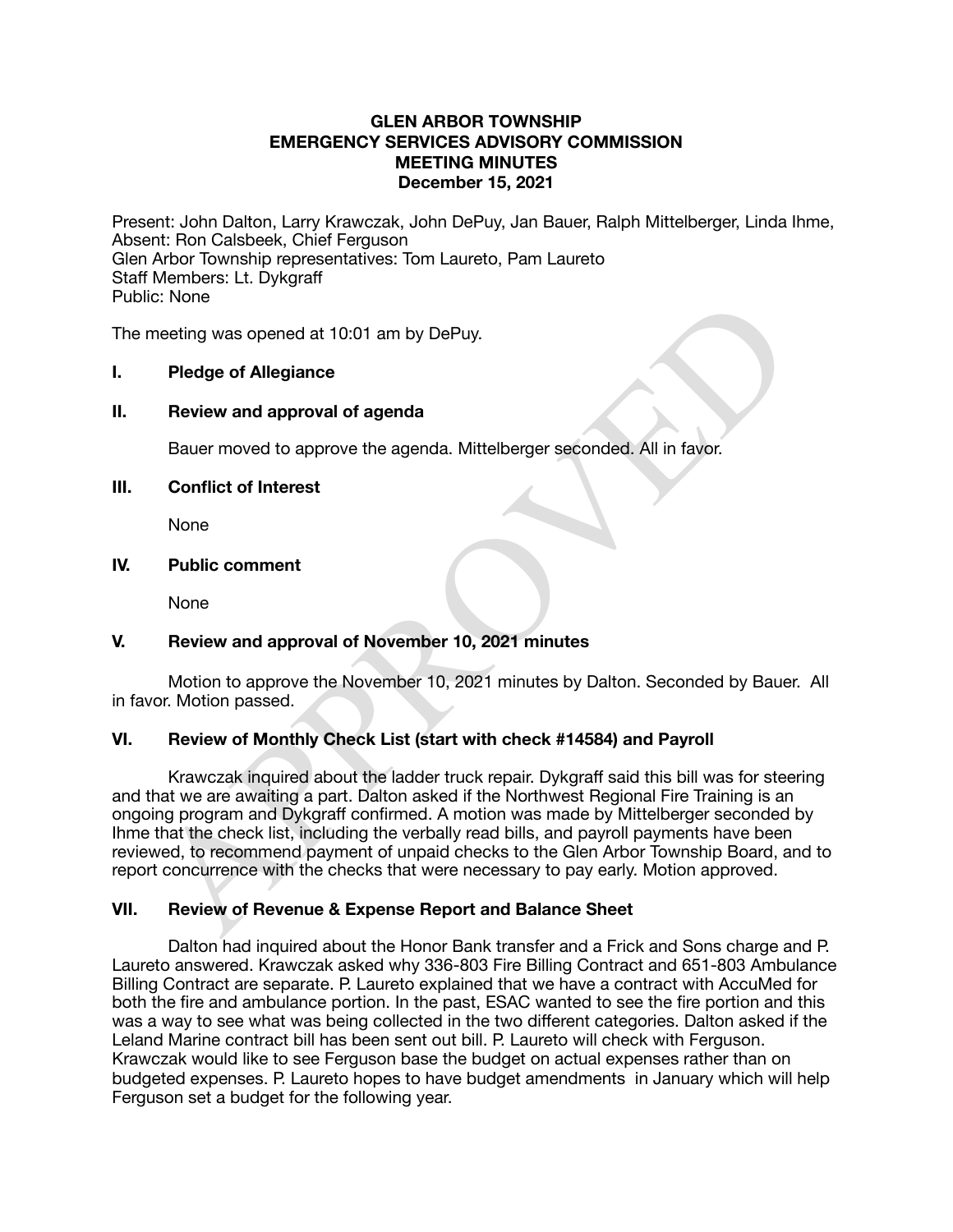## **VIII. Staffing Report**

### **a. Introduce staff**

Lt. Dykgraaf introduced himself.

### **b. General staffing status report**

There is still one person out due to COVID and one out on medical leave.

### **c. Exit interview results, if any.**

None

# **d. Review of GLFD monthly Staff and Officer Minutes**

There were no staff or officer meetings.

# **IX. Operations Report**

There is suit one person out oue to COVID and one out on medical leave.<br>
C. Exit interview results, if any.<br>
None<br>
d. Review of GLFD monthly Staff and Officer Minutes<br>
There were no staff or officer meetings.<br>
Porartions R Dalton questioned whether "Other Area" incidents should match the number of "Mutual Aid Given" incidents. Dykgraff explained that it could be the case but that they could be coded differently. Dalton wondered if the incidents in the Village of Empire and downtown Glen Arbor included walk-ins. Dykgraff confirmed. Mittelberger asked why the number of incidents in the Village of Empire was such a high number compared to other places. DePuy said some are related calls from the same person (welfare checks) but count as individual responses. P. Laureto suggested that they average out over the year. Dalton noted that 8 of 18 were behind in their training and asked if they are catching up. Dykgraff affirmed.

# **X. Old Business**

# **a. Community Paramedic Program Update**

Dykgraff explained that a few classes were cancelled and the three members in that class should finish early next year. Krawczak asked if doctors will refer people to the Community Paramedic Program. It was DePuy's understanding that in the future, accredited paramedics might be a resource for follow-up care of discharged patients.

# **XI. New Business**

#### **a. Breathing Air Compressor**

Dykgraff said they have three quotes for compressors and will be going with the 5 alarm Arctic compressor which will cost \$33,745. Krawczak asked when we could expect delivery and installation. Dykgraff hopes to order it soon and get it before March.

# **XII. Board Member Comments**

None